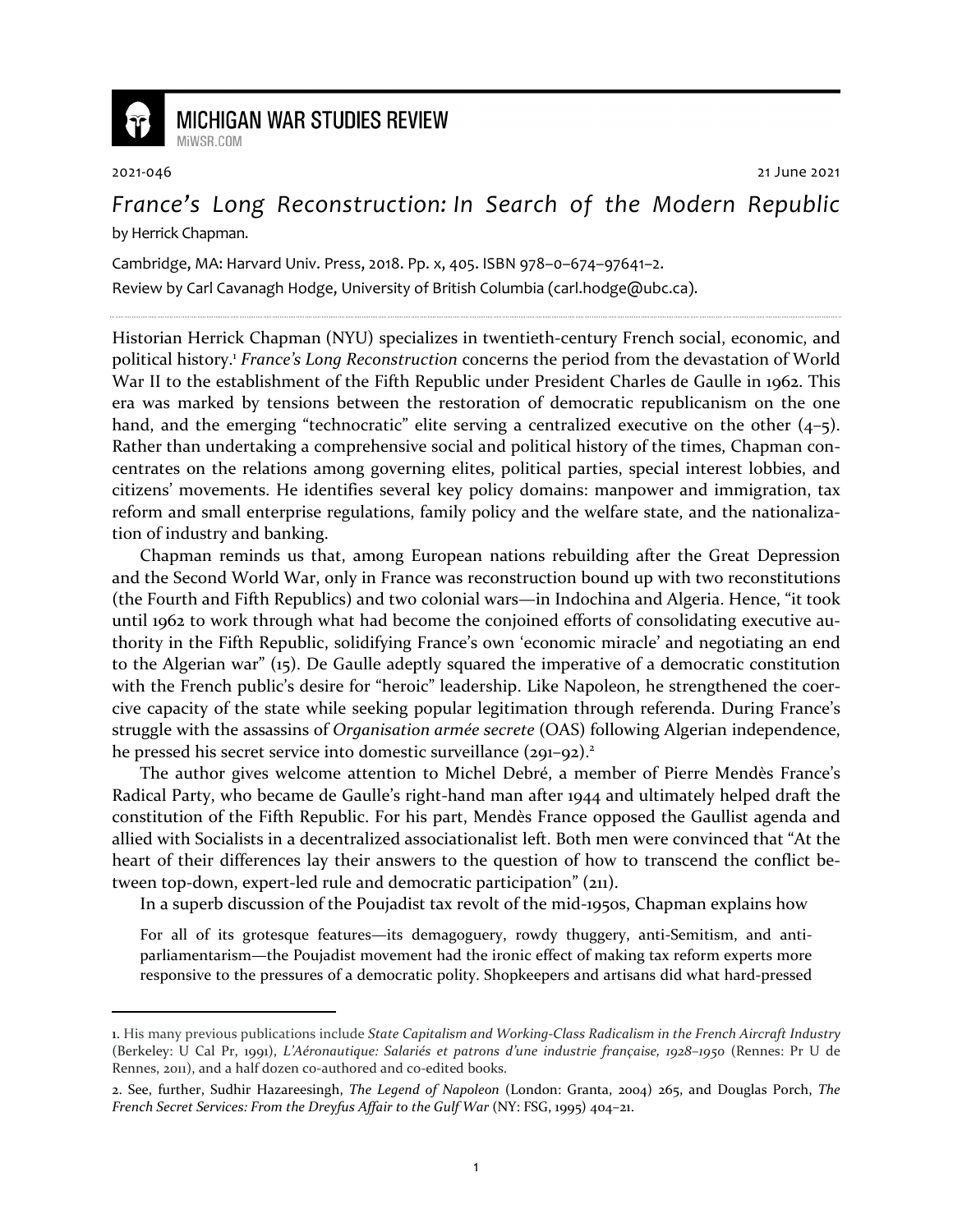interest groups had long done in France: they turned to the state for relief, and the state responded. Revolt reminded government leaders they needed to make tax reform more palatable to the retailers and artisans, even as conciliation made it harder afterward to imagine a radical restructuring of the tax system away from indirect taxes. The lesson would not be lost on Gaullists, who in continuing to renovate the economy worked within the basic tax framework of the Fourth Republic and built in new protections for shopkeeper France. (102)

State family policies, meanwhile, fostered social stability and acted as an agent of change: the provision of prenatal and maternity benefits, tax breaks, and housing subsidies were meant to boost the national fertility rate and promote the ideal of the family. It became common to sneer that couples had children purely to profit from the associated benefits. But who in fact was being cynical here? The couple having the child for financial advantage or the government providing the largess in the first place? No matter. Family policy opened up paths "that made possible another wave of innovation in the 1970s and 1980s" and indirectly nurtured a new generation of activists, experts, and politicians who "negotiated a distinctive blend of natalism, productivism, and feminism to make some of the most robust commitments in Europe to child care, preschool, part-time work and parental leave" (163).

The Fifth Republic was a major beneficiary of the Fourth Republic's political leaders' fight for needed reforms. De Gaulle's new constitution bolstered the executive ministries and empowered the state bureaucracy. The state could now orchestrate the economic outcomes of major state and private enterprises. De Gaulle and Debré envisioned a France made more competitive within a European economy increasingly fueled by mass consumption. These priorities and the administrative practices used to further them extended well beyond France's own borders. From its inception, the European Common Market bore the imprint of French statist elitism<sup>3</sup> (207, 301). Making French industry more profitable would, of course, necessitate opening the country to economic competition from, among others, France's old foe across the Rhine. I would point out that, while a European Common Market was the brain-child of French planners in the 1950s, and a Single European Market was bruited by Margaret Thatcher's government in the 1980s, it was Germany that became both more democratic and more prosperous than either France or Great Britain.

France's search for a modern republic had consequences beyond Europe, above all because de Gaulle was determined that such a republic would be post-imperial. After the defeat of French forces at Dien Bien Phu (1954), Mendès France opened negotiations for a withdrawal from Indochina, a key move in transforming France's foreign policy burden into an American quagmire. The impact of De Gaulle's next step—withdrawing from another overseas possession—had a profound impact on many of his countrymen who remained emotionally attached to Algeria. When, in the 1950s, France experienced a rapid migration of Algerians to the metropole, it had the solution to its national labor shortage, which made the migration "work as an antidote to anticolonial nationalism" even in the context of a tumultuous war  $(74)$ . When de Gaulle put down a mutiny in the French army and moved toward granting independence for Algeria in order to "finish with this box of sorrows,"<sup>4</sup> French settlers in Algeria revolted and the OAS launched a terrorist campaign inside France itself. His response, emergency powers vested in the executive, had a lasting legacy for the governing culture and institutions of the Fifth Republic:

<sup>3.</sup> See John Gillingham, *European Integration, 1950–2003: Superstate or New Market Economy* (NY: Cambridge U Pr, 2003) 3–77.

<sup>4.</sup> Cited in Martin Evans, *Algeria: France's Undeclared War* (NY: Oxford U Pr, 2012) 304.